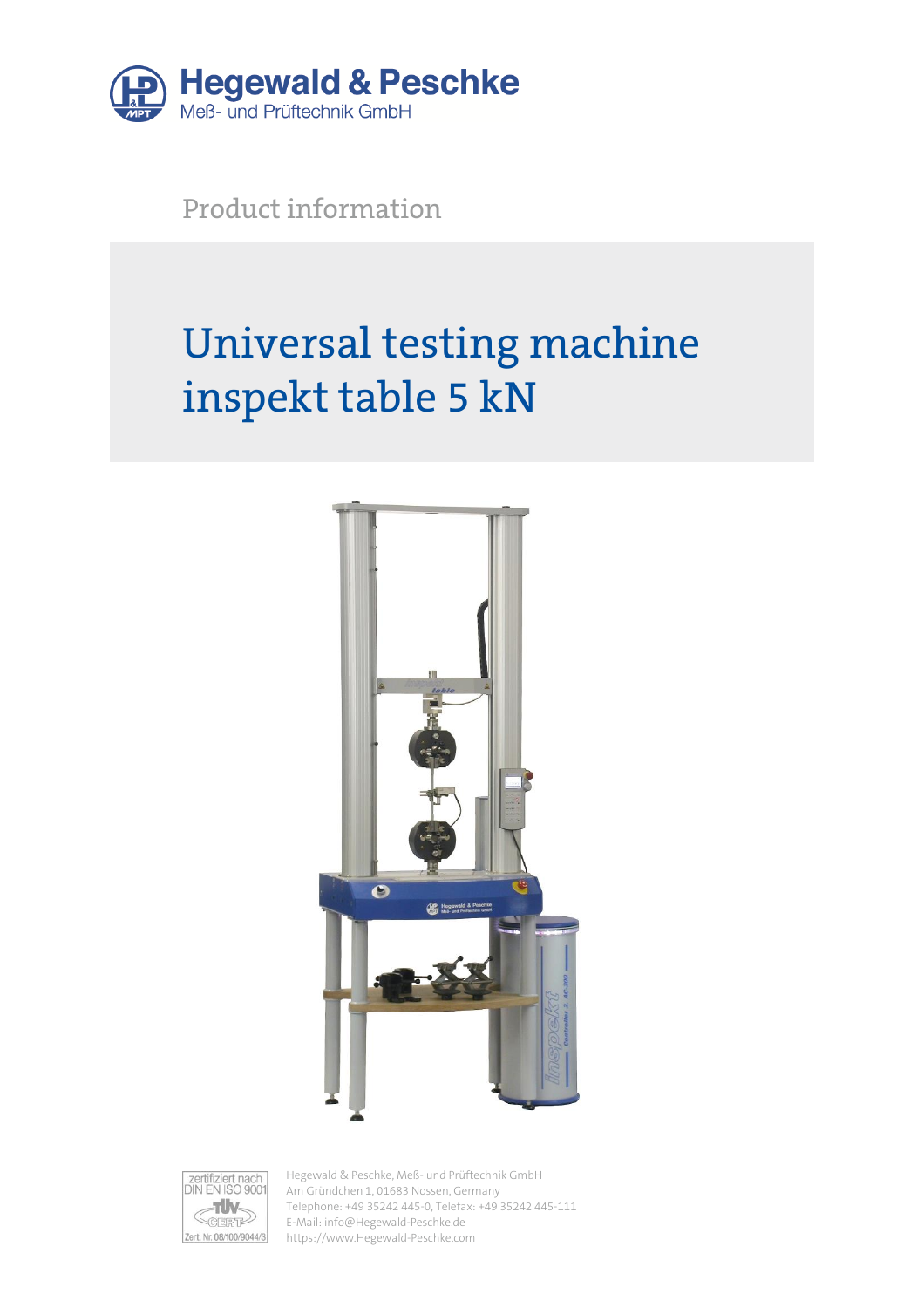

#### Modern and flexible load frame design for various applications

- Load frame extremely variable in height and width  $\rightarrow$  optimal adaptation to different specimen and component sizes
- Connection of peripheral devices (e.g. furnaces, temperature chambers) and additional measuring and control channels (e.g. extensometers, measuring probes, optical sensors) possible

#### Innovative construction guarantees highest measuring precision

- Use of backlash-free precision ball screws with larger diameter (preloaded in aluminium support profiles) and special nut system
	- $\rightarrow$  Precise load transmission
	- $\rightarrow$  High lateral force stability
	- $\rightarrow$  Increased axial rigidity
- Brushless AC drive for static material testing as well as for alternating and continuous loads

#### Innovative control electronics for maximum measurement resolution & extensive functionality

- High modularity and control precision
- Adaptive controller
- High-quality signal converters for maximum resolution
- Standard functions:
	- o Force, displacement, strain control
	- o Overload protection
	- o Automatic sensor identification incl. calibration data storage
	- o Specimen break detection
	- o Return function
	- o Manual positioning via hand panel or our testing software *LabMaster*



### Our testing machines speak your language: LabMaster - the testing software from Hegewald und Peschke

- User-friendly usage concept
- Complete software including all test modules (tensile, compression, bending, peel test) without additional costs
- Universally applicable: simple and complex test procedures: standard-compliant and customer-specific
- High flexibility for integration of external devices, data import and export as well as free configuration of test procedures

#### Highest safety with maximum operating convenience

- CE-compliant protective housing optionally available for every application
- Sustainable: capable for cost-efficient and application-oriented updates/upgrades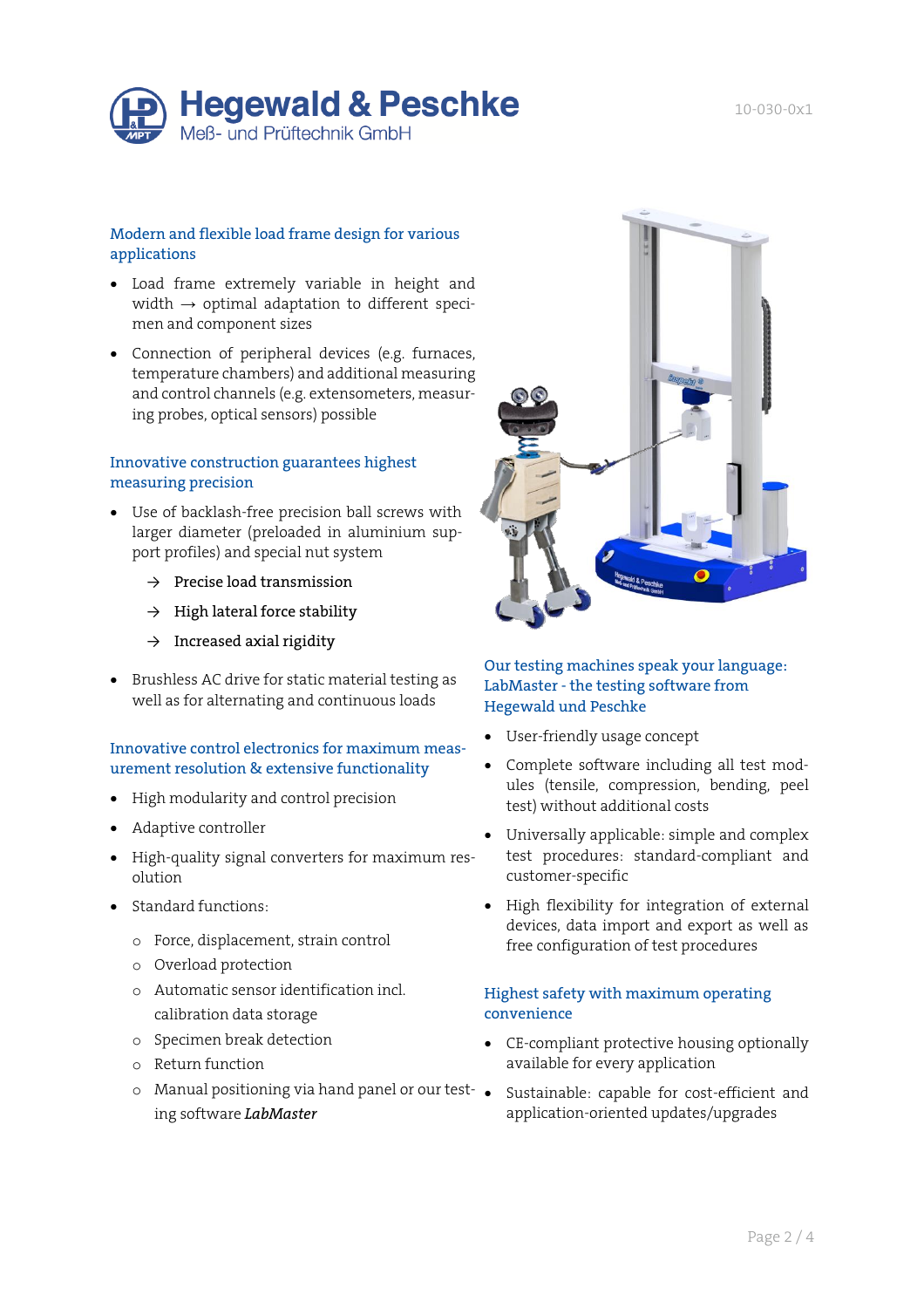

#### Technical data:

| <b>Nominal load</b>                                                              | 5 kN                                                                                                                                                                                                                                                                                          |  |  |  |  |  |  |
|----------------------------------------------------------------------------------|-----------------------------------------------------------------------------------------------------------------------------------------------------------------------------------------------------------------------------------------------------------------------------------------------|--|--|--|--|--|--|
| <b>Mechanical structure</b>                                                      | 2 backlash-free recirculating ball screw, covered spindle, AC-servomotor                                                                                                                                                                                                                      |  |  |  |  |  |  |
| Stiffness of the test frame (incl.<br>deformation of load cell and tool adapter) | 15 kN/mm                                                                                                                                                                                                                                                                                      |  |  |  |  |  |  |
| <b>Test speed</b>                                                                | 0.001 - 2000 mm/min (optionally expandable)                                                                                                                                                                                                                                                   |  |  |  |  |  |  |
| <b>Resolution of crosshead</b><br>travel measurement                             | $< 0.01 \mu m$                                                                                                                                                                                                                                                                                |  |  |  |  |  |  |
| Force measuring range                                                            | Class 1 (optionally class 0.5) from 0.1 - 100 % of the nominal load<br>depending on the load cell used<br>(according to DIN EN ISO 7500-1, ASTM E4)                                                                                                                                           |  |  |  |  |  |  |
| Force measurement resolu-<br>tion                                                | 24 bit (±8,388,608 digits)                                                                                                                                                                                                                                                                    |  |  |  |  |  |  |
| Measuring, control and<br>regulating electronics                                 | Load and traverse path channel integrated<br>3 additional free slots* for expansion cards for analog/digital<br>inputs/outputs for force, displacement, strain gauges, as well as +/-10V<br>input for external measuring devices, safety door connection<br>*optionally expandable to 7 slots |  |  |  |  |  |  |
| Data transmission                                                                | Ethernet (LAN) or USB, 50 Hz (standard),<br>optionally higher data acquisition frequency                                                                                                                                                                                                      |  |  |  |  |  |  |
| <b>Electrical connection</b>                                                     | 230 VAC, 0.7 kVA, 50/60 Hz, 5-40°C, 20-80 % humidity                                                                                                                                                                                                                                          |  |  |  |  |  |  |
| Main test tool connection                                                        | R20/8                                                                                                                                                                                                                                                                                         |  |  |  |  |  |  |
| <b>Options necessary for</b><br>operation:                                       | Hand panel with force-displacement display for manual positioning and<br>setup operation, load cell, clamping tool/testing tool, adapter set, LabMas-<br>ter user software, PC (current standard), Windows <sup>®</sup> operating system                                                      |  |  |  |  |  |  |

## Dimensions/weight:

|                                                                                    | [mm]     |
|------------------------------------------------------------------------------------|----------|
| H (height)                                                                         | 1420     |
| H test (test room height)                                                          | 1080     |
| <b>H</b> max (max. test stroke without test 1025)<br>tools, adapter and load cell) |          |
| B (width)                                                                          | 685      |
| <b>B</b> absolut (width with control)                                              | ca. 1000 |
| B test (test room width)                                                           | 420      |
| Depth                                                                              | 550      |
| Weight: 100 kg                                                                     |          |